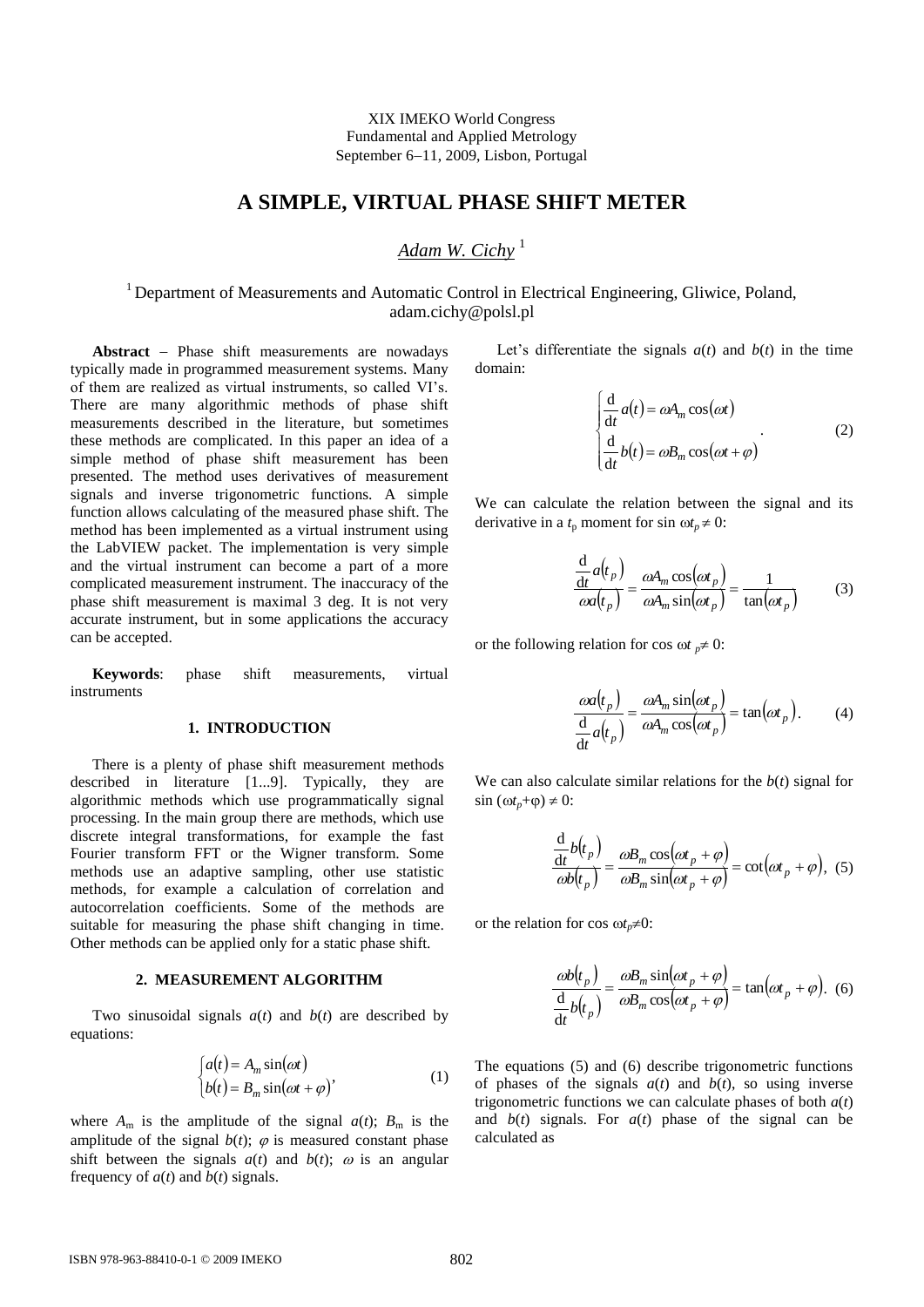$$
\psi_1 = \operatorname{arccot} \frac{\frac{d}{dt} a(t_p)}{\omega a(t_p)}\tag{7}
$$

or

$$
\psi_1 = \arctan \frac{\omega a(t_p)}{\frac{d}{dt} a(t_p)}.
$$
\n(8)

Similarly the phase of the signal  $a(t)$  can be calculated:

$$
\psi_2 = \operatorname{arccot} \frac{\frac{d}{dt} b(t_p)}{\omega b(t_p)} \tag{9}
$$

or

$$
\psi_2 = \arctan \frac{\omega b(t_p)}{\frac{d}{dt} b(t_p)}.
$$
\n(10)

Functions  $\psi_1$  and  $\psi_2$  don't depend on amplitudes of both signals.

If  $b(t_p) \neq 0$  and  $a(t_p) \neq 0$  then the phase shift  $\varphi$  can be calculated as a difference of phases  $\psi_2$  and  $\psi_1$ :

$$
\varphi = \psi_1 - \psi_2 = \text{arccot}\,\frac{\frac{d}{dt}b(t_p)}{\omega b(t_p)} - \text{arccot}\,\frac{\frac{d}{dt}a(t_p)}{\omega a(t_p)},\quad(11)
$$

or if  $\frac{d}{dt}a(t_p) \neq 0$  $\frac{d}{dt}a(t_p) \neq 0$  and  $\frac{d}{dt}b(t_p) \neq 0$  $\frac{d}{dt}b(t_p)\neq 0$  then:

$$
\varphi = \psi_1 - \psi_2 = \arctan \frac{\omega b(t_p)}{\frac{d}{dt} b(t_p)} - \arctan \frac{\omega a(t_p)}{\frac{d}{dt} a(t_p)}.
$$
 (12)

Because of inverse trigonometric functions features the phase shift calculated according to eq. (7) and (8) should be calculated as follows:

$$
\varphi = \psi_1 - \psi_2 - k \cdot \frac{\pi}{2} \,. \tag{13}
$$

The coefficient *k* depends on  $\psi_1$  and  $\psi_2$  signs. For phase shift between the signals  $a(t)$  and  $b(t)$  which is greater than 0 it can be calculated as follows:

$$
k = sgn(\psi_1 \psi_2 + 1) - 1. \tag{14}
$$

The diagram of signals processing according (11) is shown in Fig.1.



Fig.1. A diagram of signal processing in the proposed algorithm

Respectively, the diagram of signals processing according to eq. (12) is shown in Fig.2.



Fig.2. A diagram of signals processing of proposed algorithm

### **3. VIRTUAL IMPLEMENTATION**

The LabVEW packet allows building virtual instruments very easily. The virtual realisation of the instrument for phase shift measurement according to eq. (11) and (12) is shown in Fig.2.



Fig.2. A diagram of the LabVIEW virtual implementation of the proposed algorithm

The virtual instrument uses the PersonaDaq55 USB data acquisition card, which is represented on the block diagram (Fig.2) by the DAQ Assistant block. The signal A is a sampled signal  $a(t)$  and the signal B is a sampled signal  $b(t)$